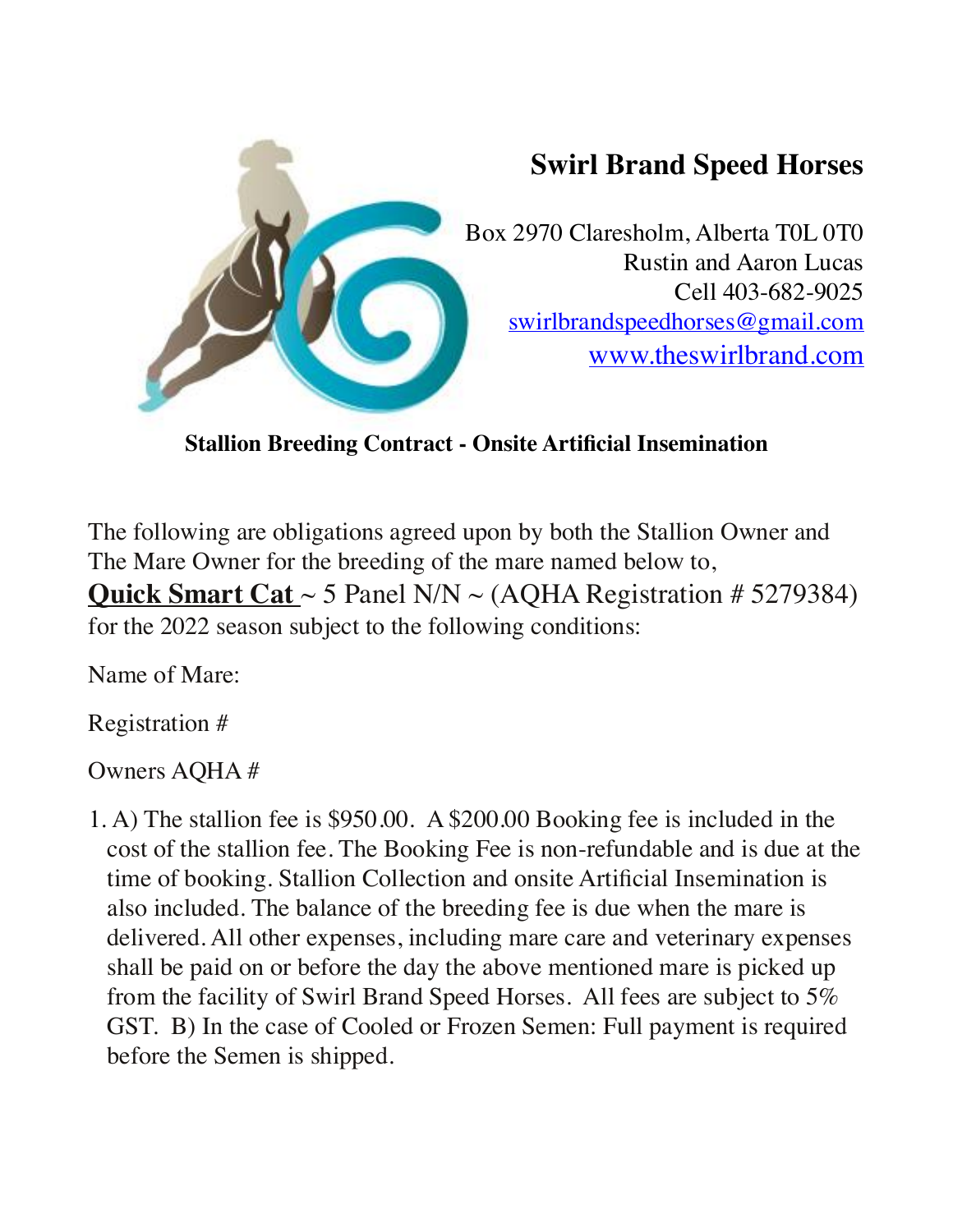2. Swirl Brand Speed Horses agrees to provide the best care and feed for the mare and/or foal while at their facility. Good quality hay, salt and mineral, clean water and a safe panelled turn-out pen will be provided for each mare/ foal. Grain may be provided to your mare if we feel she needs extra. The mare owner agrees to pay \$12 per day for dry mare care (mare without foal) and \$15 per day for wet mare care (mare with foal at side).

3. Swirl Brand Speed Horses will exercise judgment in the care and supervision of above said mare. A veterinarian will administer medical care as deemed necessary for the health and safety of the mare. Mare owner hereby consents to all medical care administered to the mare by veterinarian as well as all farrier expenses. Mare owner will be consulted prior to any and all associated expenses during the duration of the mare's stay with Swirl Brand Speed Horses.

4. The mare shall be healthy and in sound breeding condition: free from infections, contagious and transmittable disease. Owner agrees to have the Mare's Vaccinations & deworming current. At least 2 months prior to arrival at our facility. To help in the expediency of pregnancy the mare owner agrees to have a Reproductive Ultrasound done prior to delivering the mare to Swirl Brand and releasing all pertinent information relating to settling said mare. A photo-copy of the mare's registration papers is required upon booking of the mare, for completion of the fall AQHA Stallion Report.

5. Swirl Brand Speed Horses agrees to diligently try to settle the mare. Mare owner agrees to give Swirl Brand Speed Horses ample opportunity to settle the mare (having bred her through at least two heat cycles). Confirmation of pregnancy can be confirmed via ultrasound at approximately 14-16 days. Mare Owner hereby agrees to allow Swirl Brand to Ultrasound and administer Vet Care as needed within reason to settle the mare. Owner will be consulted. Mare owner is responsible for Vet Fees.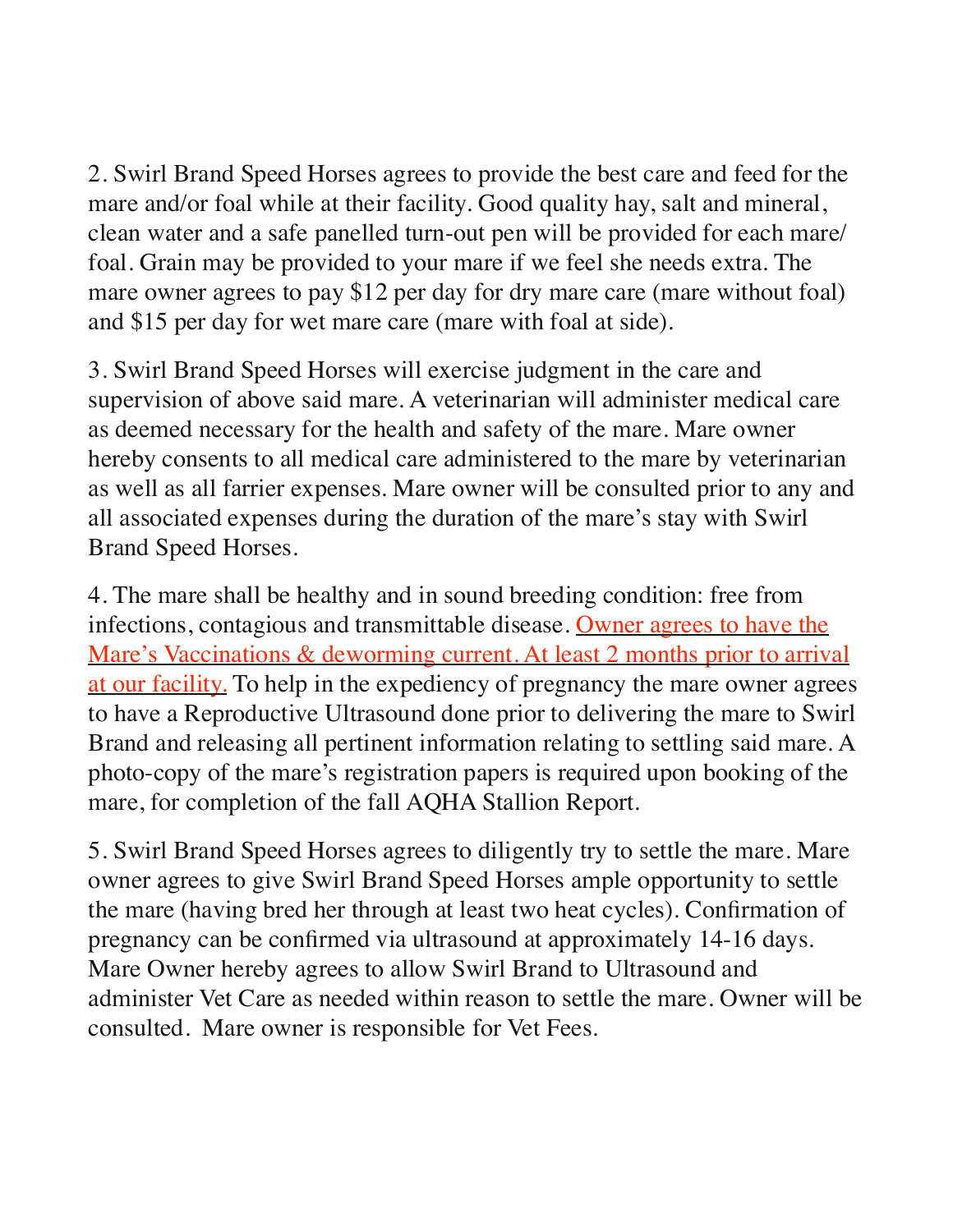6. This contract contains a "LIVE FOAL GUARANTEE." A live foal is described as a newborn foal, which stands and nurses without assistance. If the foal is born dead, return breeding privileges shall apply. Return breeding privileges apply only to the following breeding season. Exceptions to this rule may be applicable at the discretion of Swirl Brand Speed Horses. A substitute mare may be sent if the original mare is deceased or deemed unfit for breeding. Alternate mare must be approved by Swirl Brand Speed Horses. The "LIVE FOAL GUARANTEE" in this contract is transferable and assignable. Should the mare be sold prior to the birth of the foal, the "LIVE FOAL GUARANTEE" shall be transferred to the new owner of the mare.

7. A Breeders Certificate will be issued to the mare owner when Swirl Brand Speed Horses have been notified that a live foal has been produced.

8. Swirl Brand Speed Horses, employees or agents thereof, shall not be liable for the death, sickness and/or accident to the mare and/or foal.

9. Should the stallion die or become unfit for service for any reason this contract shall become null and void and all parties are relieved from further obligation.

10. Swirl Brand Speed Horses reserves the right to deny live cover of the mare if at any time the mare is deemed unsafe to be handled.

11. Under certain circumstances if a mare is unable to be settled in foal and a replacement mare is not available the stud fee (\$1000.00) may be applied towards the purchase price of a Swirl Brand weanling.

12. Interest will be Charged at a Rate of 10% per month on all balances owing after 30days.

13. Contract shall NOT BE transferred. Stallion Fee shall NOT Be resold.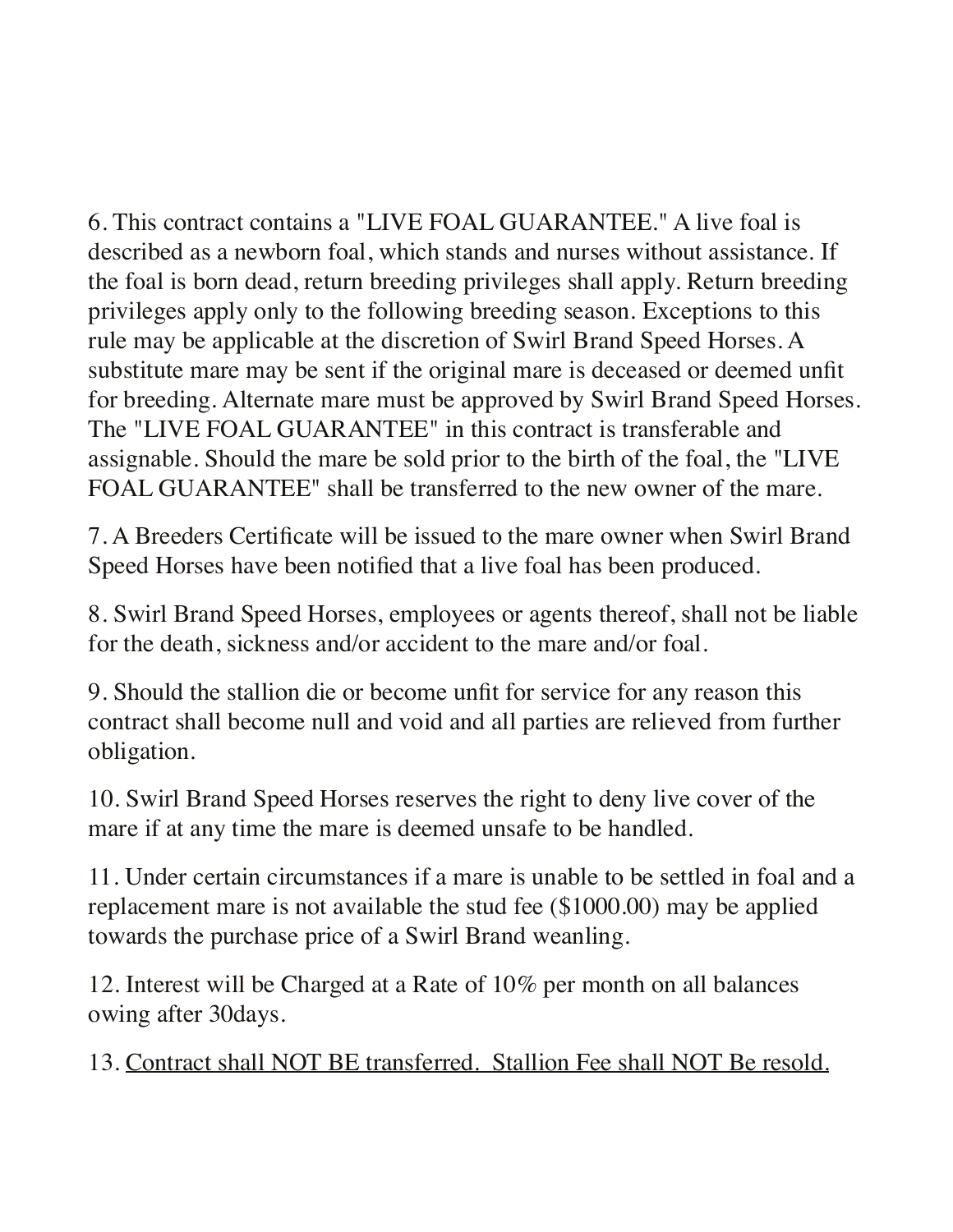14. It is recommended that you have an Ultrasound done on your mare once home between 40-50 days after pregnancy confirmation. This ultrasound will give you confidence that your mare is safely in foal as the risk of pregnancy loss decreases significantly after this point.

Mare Owner Signature:

Address:

City, Province, PC:

Home Phone #:

Cell Phone #:

Email Address:

Addition Information and/ or Feed Instructions for Above Said Mare:

**\*\*\* \$50 Fee is charged for Shipping Container IN ADDITION to Shipping FEES - Container DOES NOT need to be returned \*\*\***

## **If Requesting Cooled or Frozen Semen . . .**

Name of Vet Clinic:

Address:

City, Province, PC:

Phone #:

Name of Attending Vet:

<sup>\*\*\*</sup>Cooled Semen Request Must be made 24hrs in Advance. Or a *\$300 Rush Charge* will be added to your invoice. Invoice must be paid in full BEFORE your semen is shipped via Etransfer. \*\*\*